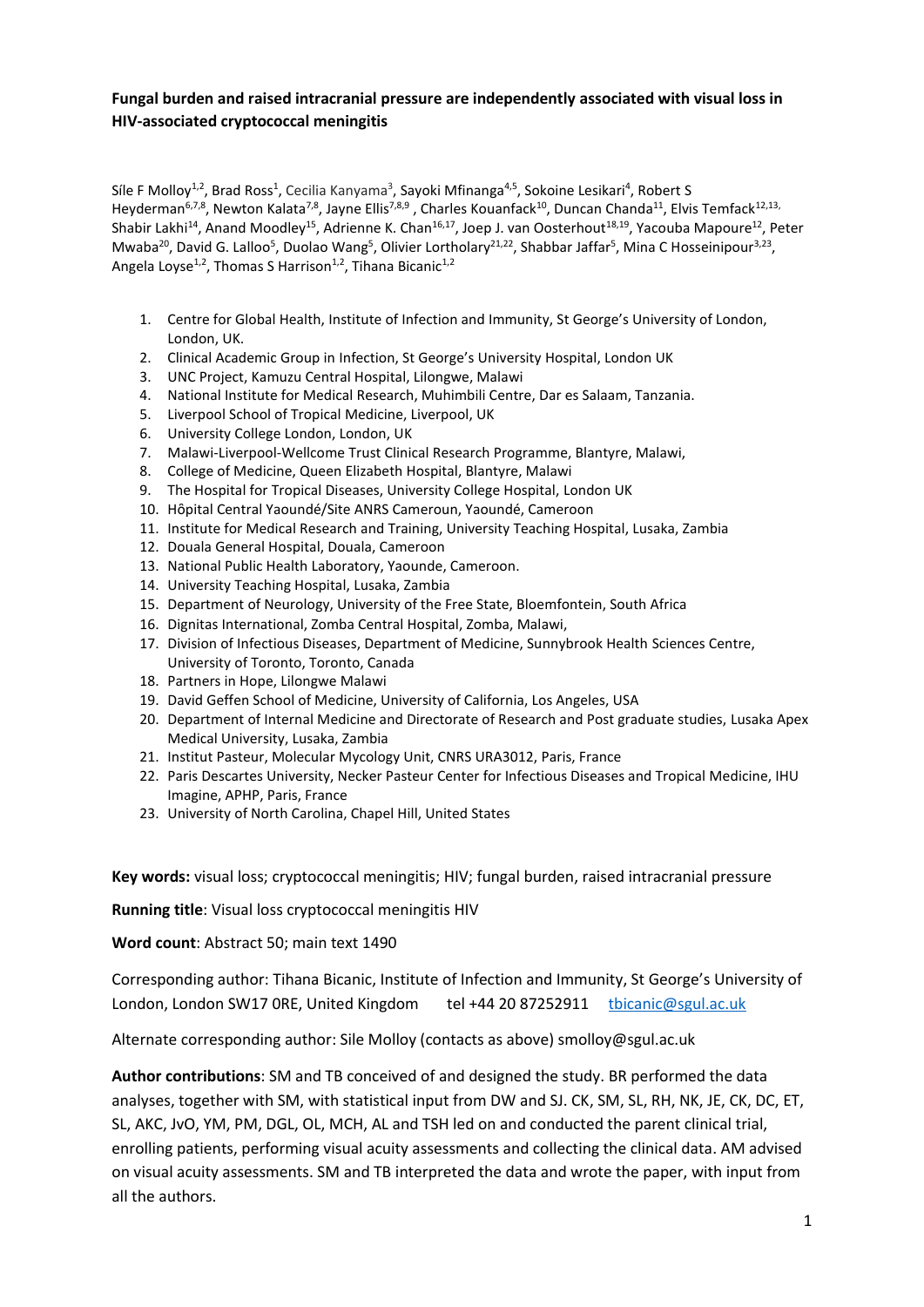# **Abstract**

Amongst 472 patients with HIV-associated cryptococcal meningitis, 16% had severe visual loss at presentation, of whom 46% of 4-week survivors remained severely impaired. Baseline CSF opening pressure ≥40 cmH<sub>2</sub>0 (aOR 2.56, 95% CI 1.36-4.83, p=0.02) and fungal burden >6.0 log<sub>10</sub>Colonies/ml (aOR 3.01, 95%CI 1.58-5.7, p= 0.003) were independently associated with severe visual loss.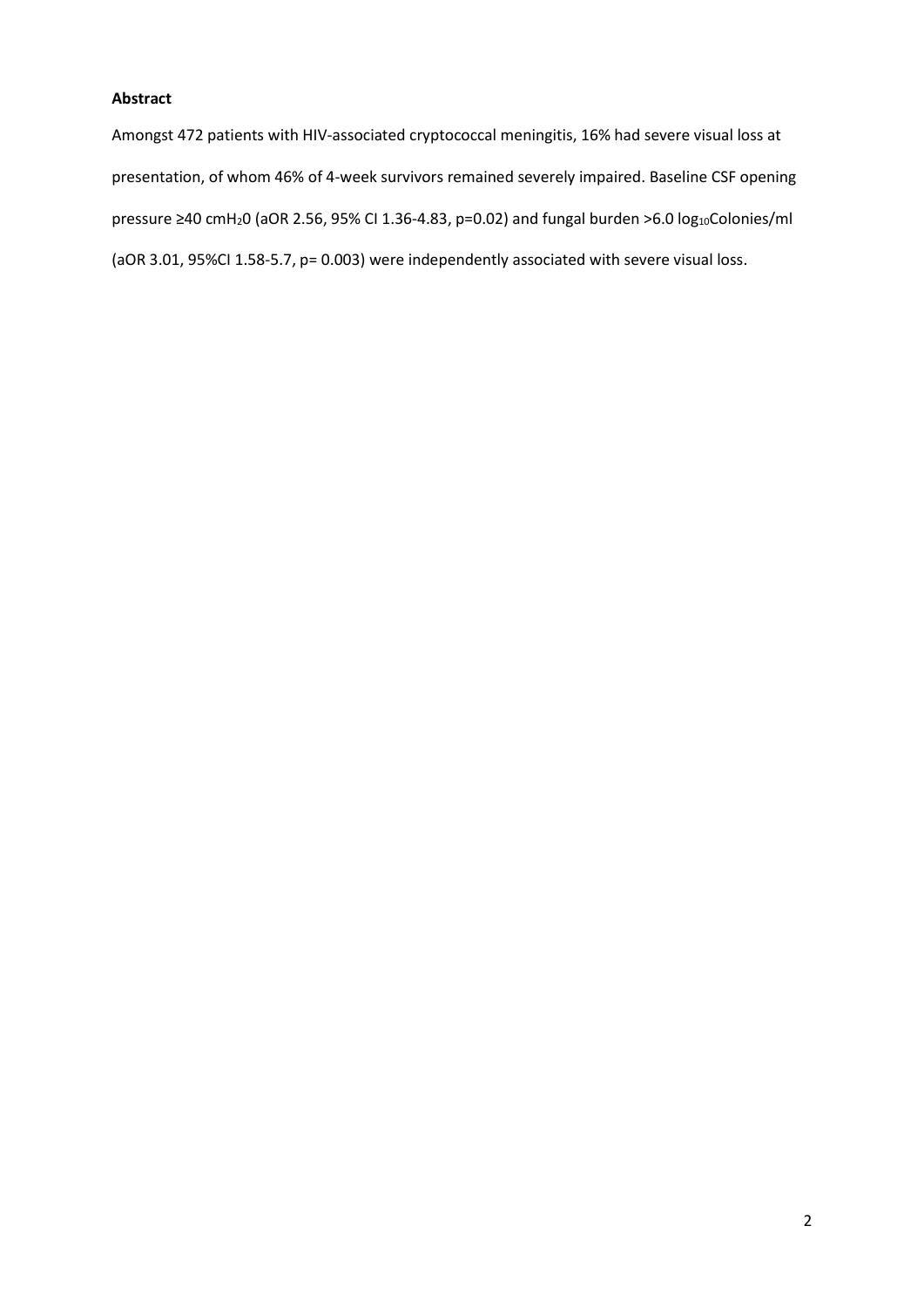### **Introduction**

 HIV-associated cryptococcal meningitis (CM) is the commonest cause of adult meningitis in sub- Saharan Africa, and accounts for ~180,000 deaths/year globally[1]. In addition to headache, CM often presents with altered mental status, raised intracranial pressure (ICP) and hearing and visual loss[2], with survivors often experiencing neurological sequelae[3-5]. In CM, visual loss is usually bilateral, can be sudden or gradual in onset, occurs before or during antifungal treatment, and - especially without intervention - is frequently irreversible[3, 5, 6]. Evaluation of visual acuity in encephalopathic 8 patients is challenging: the few CM cohorts (HIV and non-HIV) that systematically examined visual acuity report a prevalence of 33%-46% for any visual impairment (<6/6 Snellen chart), with profound visual loss (<6/60) occurring in 13% of patients[5-7].

 Proposed mechanisms of visual loss include direct optic nerve infiltration by cryptococci (demonstrated on autopsy as well as tissue biopsy), inflammatory arachnoiditis, or optic nerve compression through raised ICP or a more localised optic nerve compartment syndrome[5], with both fungal burden and raised ICP implicated in its pathophysiology[3, 8]. Prior, small retrospective cohorts (<100 patients) suggested that high fungal burden (cerebrospinal fluid (CSF) cryptococcal antigen titre>1024) or raised ICP (CSF opening pressure(OP) >30cm H20) are associated with visual loss in CM, but have been too small to undertake multivariable analyses[3, 6]. Here we report on the prevalence, risk factors and reversibility of visual loss in a large prospective CM patient multi-country cohort in sub-Saharan Africa[9].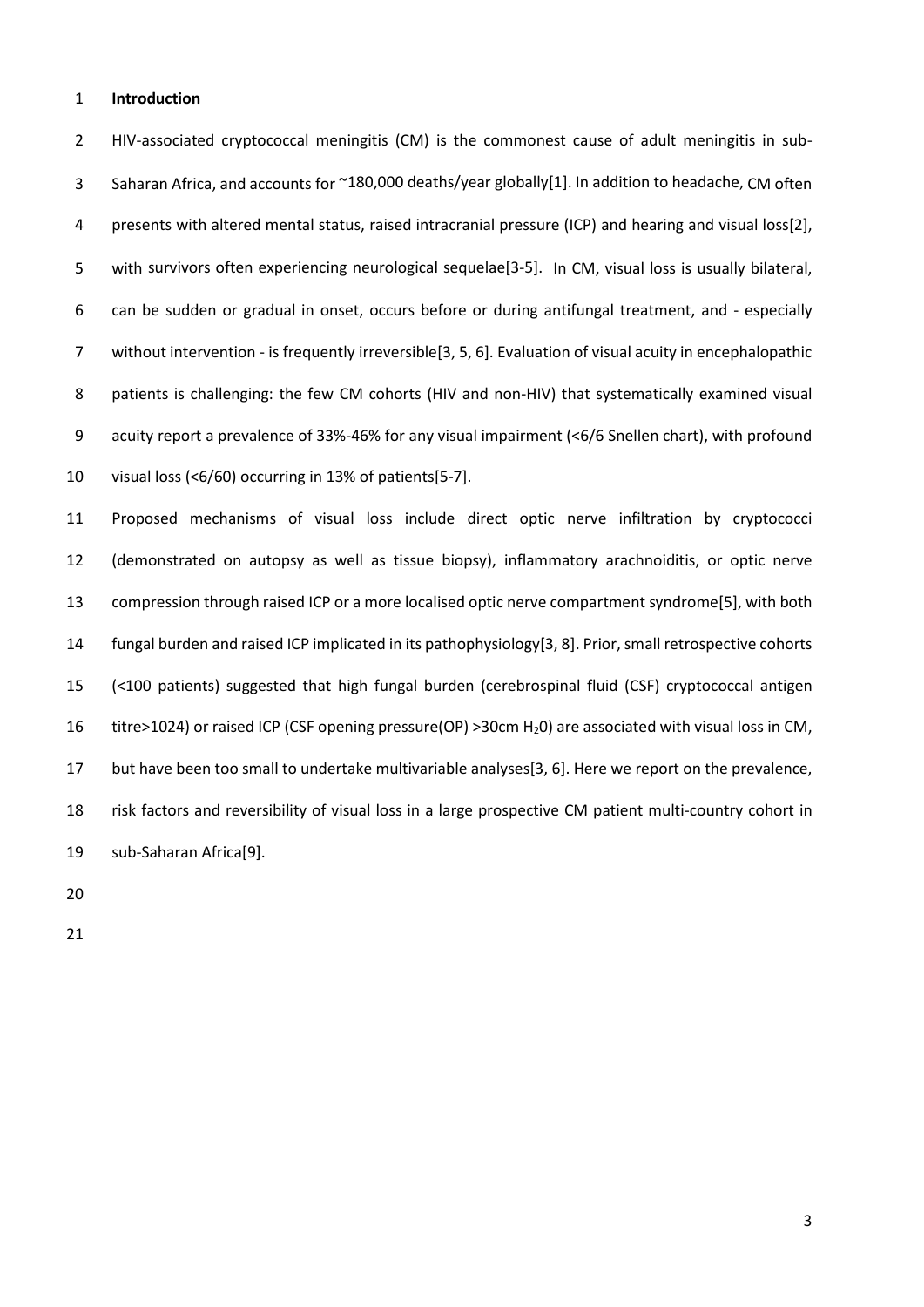### **Methods**

 Anonymised data from the ACTA (Advancing Cryptococcal Meningitis Treatment in Africa, ISCRTN 45035509) trial formed the dataset for this pre-planned sub-study[9]. Between 2013 and 2016, 678 adults with HIV CM were randomised to oral fluconazole plus flucytosine or amphotericin B-based therapy for one or two weeks. Patients had protocol-specified lumbar punctures (LPs) on day 1, 7 and 14 with OP measurements and therapeutic CSF drainage according to guidelines[10].

 Visual acuity (VA) was measured at baseline (<3 days from enrolment) and at 4 weeks using the standardised logMAR chart in surviving patients whose conscious level permitted assessment. The score, ranging from 0 (able to read all letters on the smallest line) to 1.375 (unable to read any letters), was recorded for each eye. Those unable to read any letters were assessed for finger counting, hand movement and light perception. Those without light perception were considered blind. Patients were classified into 6 categories: 1. Near-normal vision (score<0.5), 2. Moderate visual loss (score ≥0.5 but <1.0), 3. Finger counting (score ≥1.0 and able to count fingers), 4. Hand motion perception, 5. Light perception, or 6. No light perception. When VA varied between the left and right eye (9.3%, 44/472), data for the worst eye was analysed. Patients did not routinely undergo CT brain or fundoscopy to assess for papilloedema or other ocular pathology.

 Data were analyzed using Stata v15 (StataCorp, USA), using Kruskal-Wallis tests for continuous variables, chi-squared tests for categorical variables and quantile regression to test for trend across the 6 visual acuity categories. Based on proposed pathophysiological mechanisms, univariable and multivariable logistic regression was used to investigate the association between baseline visual loss and CSF white cell count (WCC), OP and fungal burden, adjusted *a priori* for age. Sex, CD4 count and ART status (naïve or exposed) were not associated with visual loss and no other measured variables were hypothesised to confound the relationship. For analysis of the association between VA, CSF OP and fungal burden, VA was dichotomised into near-normal/moderate vision (categories 1 and 2) and severe visual loss (categories 3-6), similar to definitions in [4].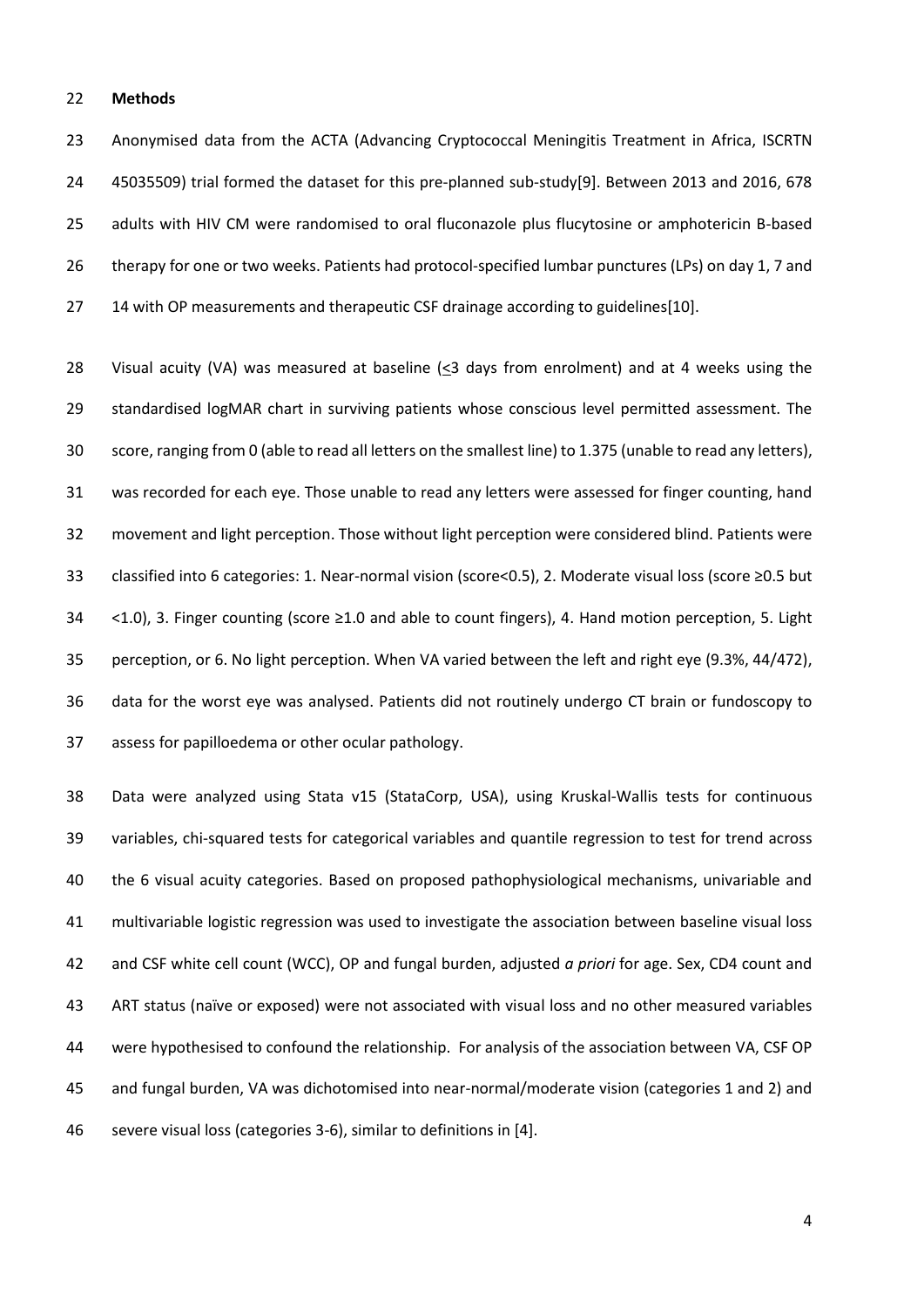To assess impact of antifungal therapy and therapeutic LPs on reversibility of visual impairment, rate of clearance of infection, number of LPs performed, total CSF volume removed and change in OP over 2 weeks' treatment was compared between those with repeat measurements at 4 weeks in whom acuity deteriorated and those who improved; and in those that remained severe vs improved from severe.

Patient consent statement

Written informed consent was obtained from all participants in ACTA.Ethical approval was granted

by the London School of Hygiene and Tropical Medicine Research Ethics Committee and by national

research ethics committees and regulatory bodies in Malawi, Zambia, Cameroon and Tanzania.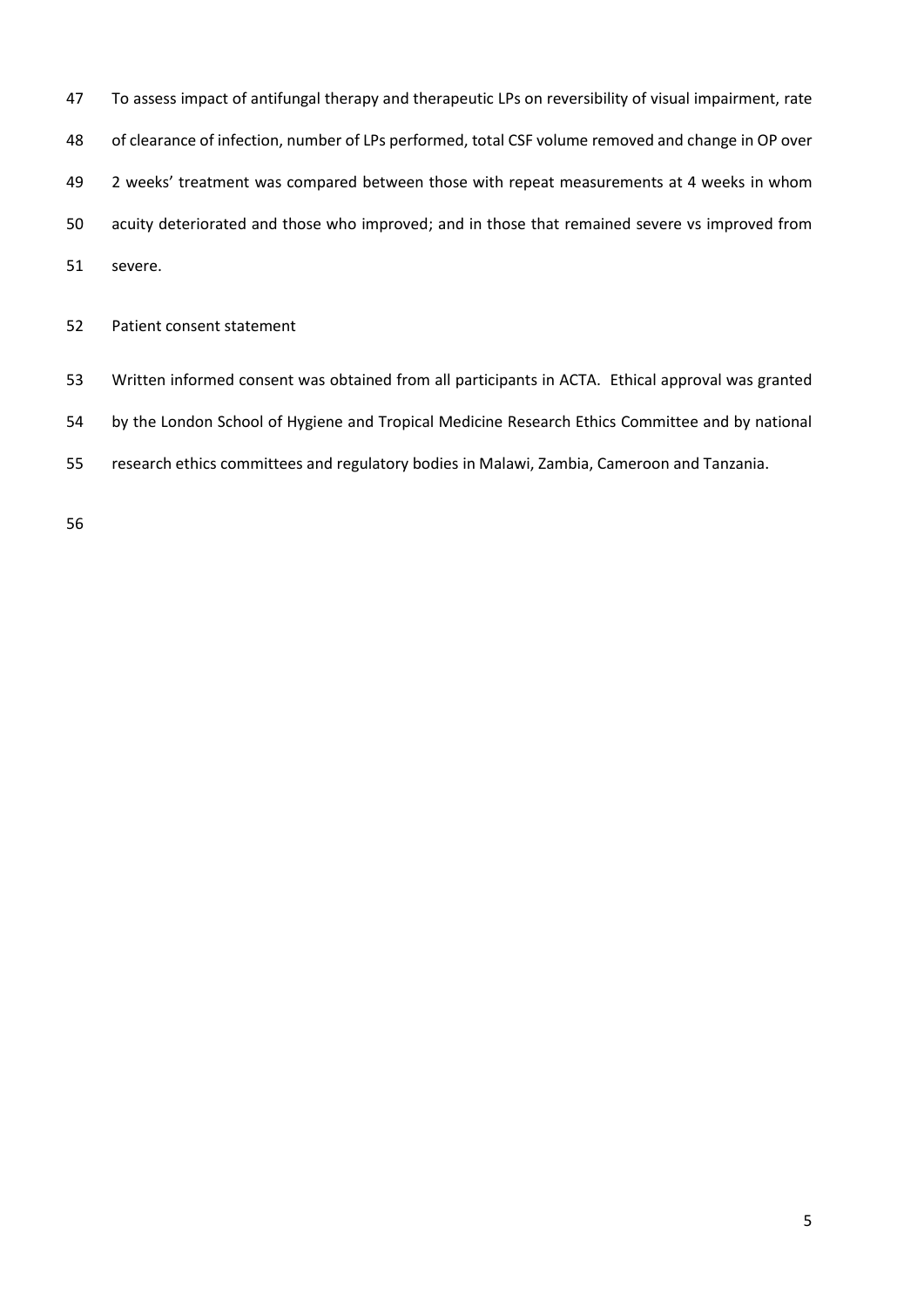#### **Results**

#### *Baseline data*

 Of 678 ACTA participants, VA was measured in 472 (69.6%) at baseline. 75 patients (15.9%) had severe visual loss with 20 (4%) classed as blind. One fifth (15/75) of those with severe visual loss also reported hearing loss.

63 Overall, 206 (47.1%) patients had raised baseline ICP (OP≥25cm H<sub>2</sub>0) and median fungal burden was 4.9 log10colonies/ml (IQR: 3.7-5.8) (Supplementary Table 1). *C neoformans* was the predominant species causing CM in this African cohort (337/382 sequenced isolates). Due to difficulties in measuring VA in unconscious patients, the VA cohort had less abnormal mental status (GCS<15) (12.5% vs 50.5%, p<0.001) and lower median OP (19 vs 25cmH20, p<0.001), but no significant 68 differences in median fungal burden (4.9 vs 5.1 log<sub>10</sub>colonies/ml, p=0.74), compared to the entire trial cohort.

#### *Association between severe baseline visual loss, opening pressure and fungal burden*

 Across 6 categories from near-normal to blind, decreasing visual acuity was associated with both increased OP and higher fungal burden at baseline (p=0.02 and p<0.008, respectively) (Fig 1a and b). High OP and fungal burden were also associated, with 55 (25.6%) patients with fungal burden above 75 the median ( $\geq$ 4.9 log<sub>10</sub> colonies/ml) also experiencing high OP (>40cm H<sub>2</sub>0)- compared to 33 (15.4%) 76 with lower fungal burden (p=0.009).

In multivariable analyses, age; baseline CSF pressure <25 cm vs ≥40cmH20: aOR 2.56 (95% CI 1.36-

78 4.83, p=0.02) and fungal burden (<5 vs >6.0log<sub>10</sub>Colonies/ml: aOR 3.01 (95% CI 1.58-5.7, p= 0.003)

were independently associated with severe visual loss (Table 1). There was no association between

80 baseline CNS inflammation (CSF WCC>10x10 $^9$ /L) and visual loss on either univariable or multivariable

analyses.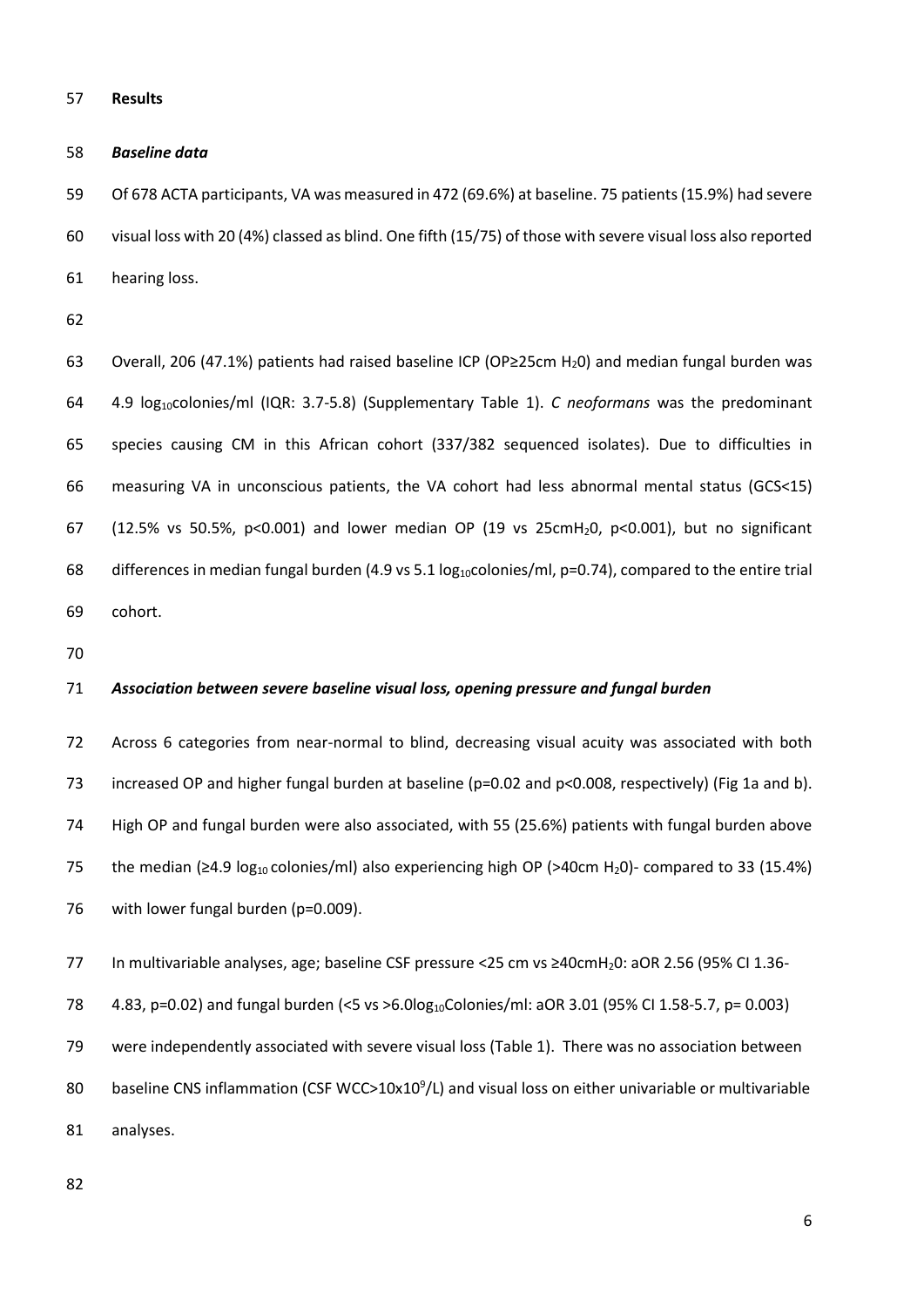### *Changes in visual acuity over time*

 Paired visual acuity data were available for 336/472 (71.2%) patients at baseline and week 4. Of these 171 (50.9%) had normal vision, 128 (38.1%) had moderate vision and 37 (11.0%) had severe visual loss 86 at baseline. Death before follow-up was the main reason for missing data at 4 weeks (98/136, 72.1%).

 VA remained unchanged over time for 210 (62.5%) patients. No significant differences were observed 88 in rate of clearance of infection, number of LPs performed, total volume of CSF removed and change in OP over the first 2 weeks of treatment between the group remaining the same, those in whom VA deteriorated (n=51, 15.2%) and those that improved (n=75, 22.3%) (p>0.1, all comparisons Supplementary Table 2).

 Of 37 (11%) patients with severe visual loss at baseline, 12 (32.4%) improved to near-normal, 8 (21.6%) improved to moderate and 17 (46.0%) remained severe. Again, there were no significant differences in the above parameters between patients remaining severely impaired and those improving (Supplementary Table 3), though numbers for comparison were low.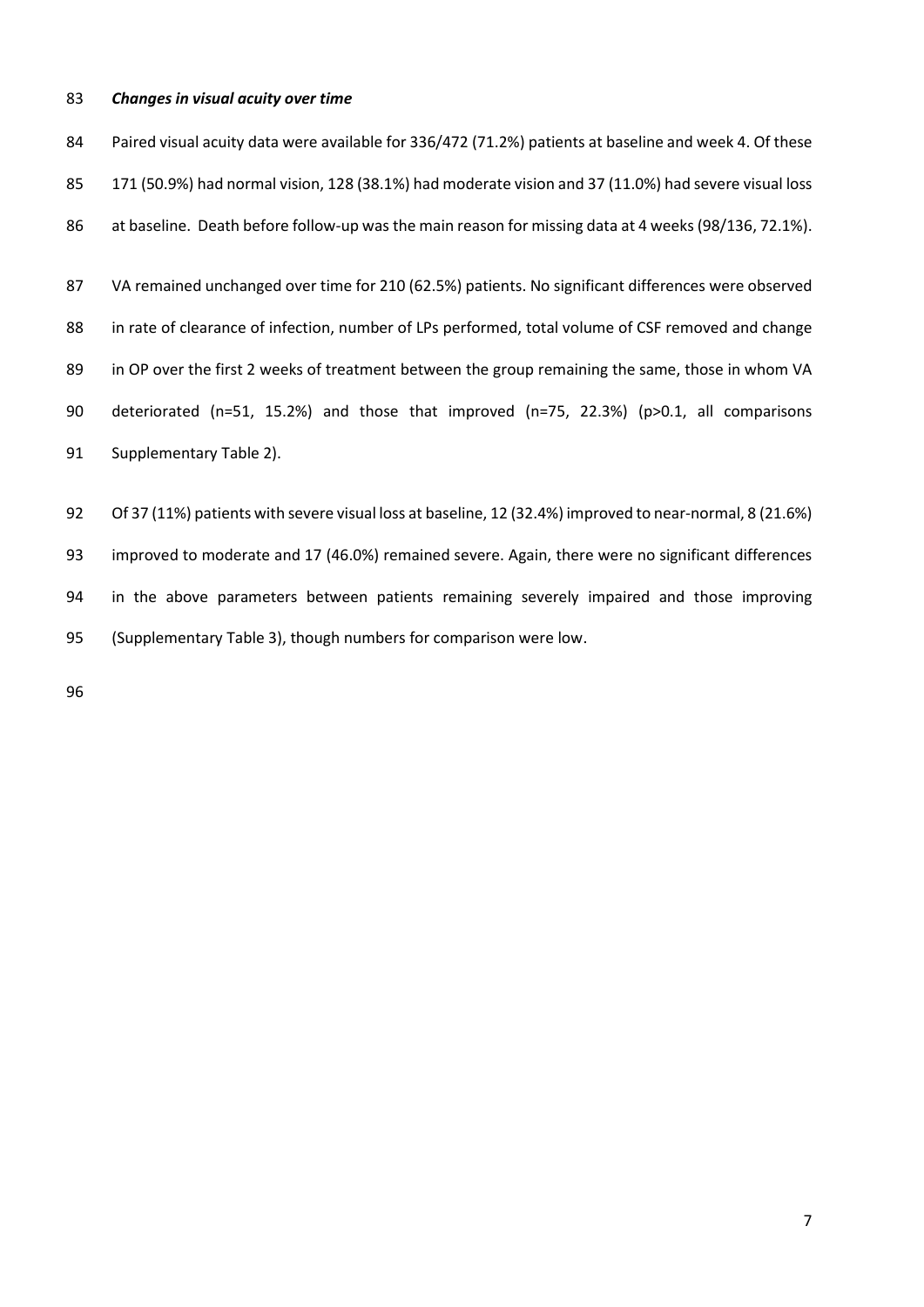#### **Discussion**

 This prospective study within a large African trial is the first to demonstrate an independent association of both fungal burden and raised ICP, in addition to age, with visual loss at presentation with HIV-CM. At presentation, 16% of patients had severe visual loss and 4% were blind: in those with repeat measurements at 4 weeks, following fungicidal treatment regimens and aggressive management of raised ICP, 54% of patients with severe baseline visual loss improved to near-normal or moderate vision, while 46% remained severely impaired.

 In a case series comprising both HIV-infected and uninfected patients (n=49)*,* the authors proposed dichotomous mechanisms of visual loss, optic neuritis due to fungal infiltration accounting for early rapid visual loss, and optic nerve compression due to raised ICP accounting for a slower onset. Interventions aimed at reducing ICP were the only ones associated with any success[3]. In a study of immunocompetent adults with *C gattii* meningitis, where ICP was not consistently measured or managed, 37% of 57 survivors remained blind, compared to 5% in our cohort[6]. The uniformity of our cohort, in terms of use of fungicidal regimens and pressure management, may not have permitted us to show a significant impact of rate of clearance or changes in pressure-related parameters on reversibility of visual loss.

 The most comprehensive mechanistic study of visual loss in HIV-CM[5] observed frequent optic nerve conduction and visual field defects compatible with raised ICP, and no evidence of optic neuritis on MRI, presenting evidence for an optic nerve compartment syndrome, caused by cryptococcal plugging of channels between the intracranial and the peri-optic subarachnoid space, as an additional cause of optic nerve dysfunction in CM[8]. In practise, these mechanisms may well overlap[8]: our prior work[2] and findings from this study suggest a relationship between fungal burden and raised pressure at the highest extremes of each. These two factors likely converge in an individual patient, possibly more susceptible due to neuroanatomical variation, rendering them either temporarily or- in the absence of intervention- permanently visually impaired.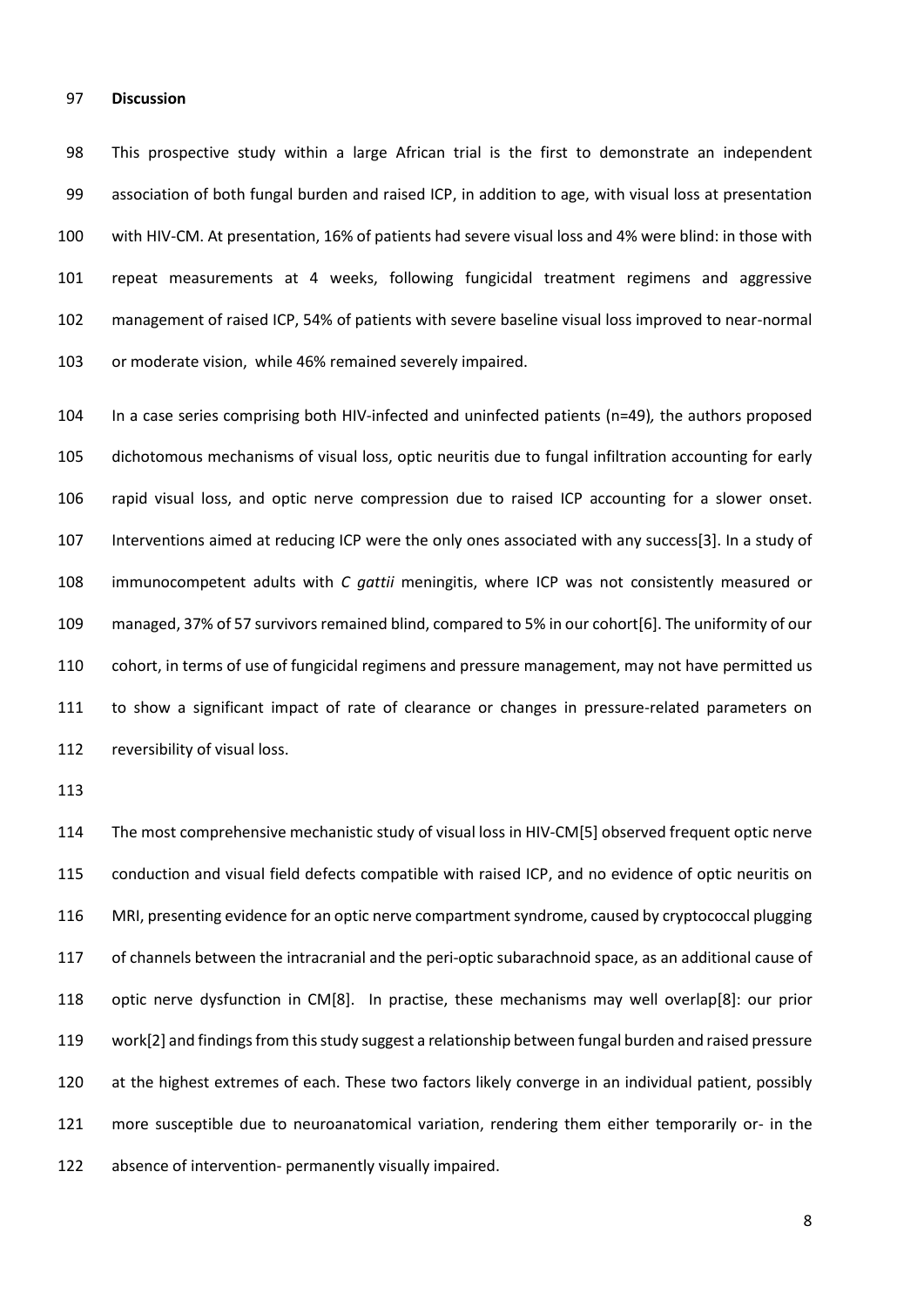Limitations of our cohort include the lack of visual assessment at baseline or reversibility at 4 weeks 125 in the sickest of patients who subsequently die, possibly underestimating the prevalence of visual loss. We did not capture self-reported visual impairment predating CM onset which may have impacted on baseline VA, nor were we able to exclude other conditions that can impair vision in this advanced HIV cohort (e.g. CMV retinitis). Nonetheless, our findings underscore the importance of interventions targeted at *both* fungal burden and raised ICP in mitigating visual loss, and underline the need for continued efforts towards earlier diagnosis and treatment of CM, given that, almost half of those with severe impairment failed to improve despite fungicidal regimens and aggressive management of raised CSF pressure.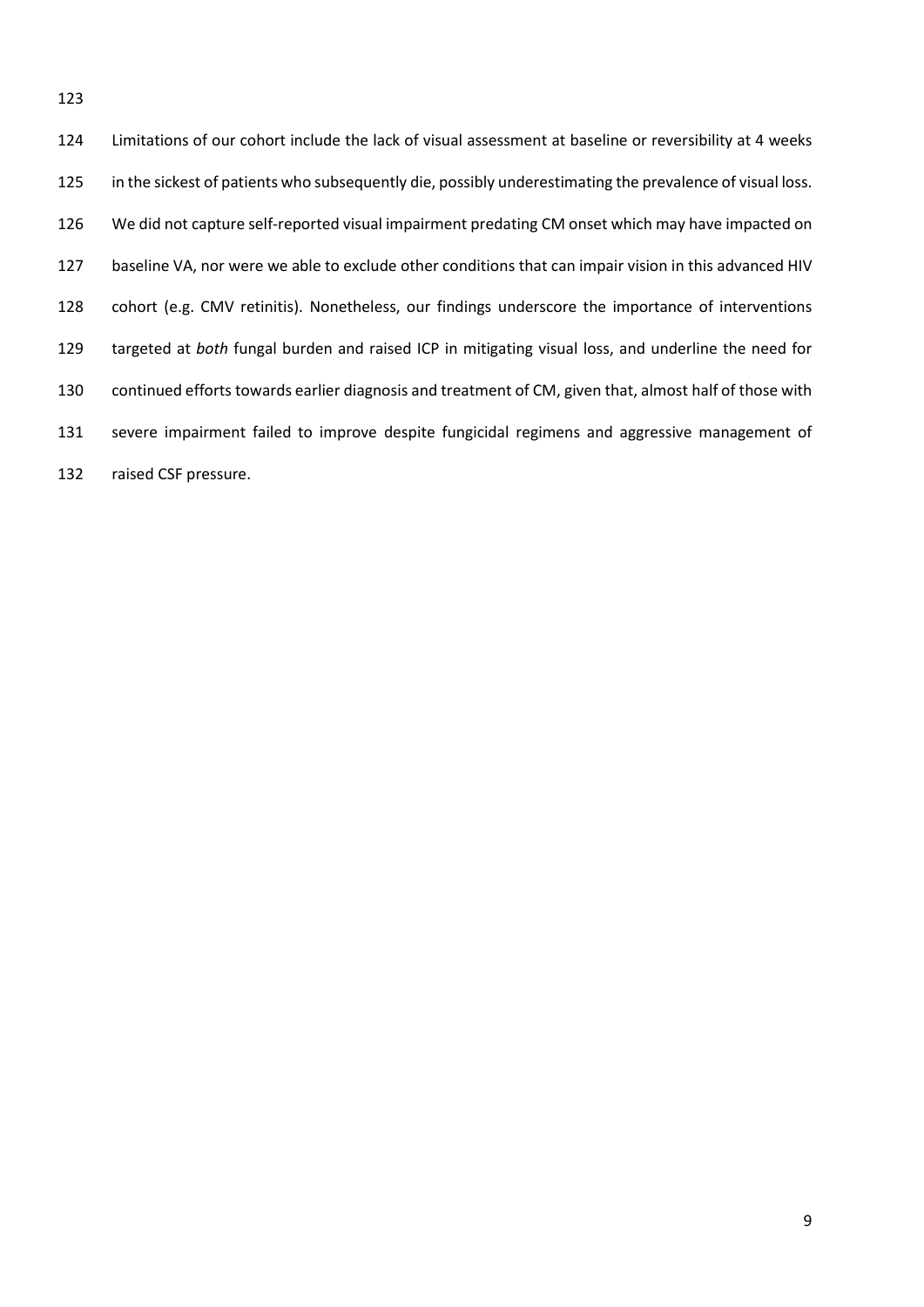## **Funding**

The Advancing Cryptococcal Meningitis Treatment for Africa trial was supported by grants from the Medical Research Council, United Kingdom (Grant number 100504) and the French Agency for Research on AIDS and Viral Hepatitis (ANRS Grant number 12275).

#### **Acknowledgements**

The authors thank all the patients and their families, the nursing and clinical teams at each trial site, Andrew Nunn, Halima Dawood, Andrew Kitua, and William Powderly for serving on the data and safety monitoring committee; and Graeme Meintjes, Calice Talom, Newton Kumwenda, and Maryline Bonnet for serving on the trial steering committee.

## **Conflict of Interests**

TB has received Speaking fees from Gilead Sciences and Pfizer and research funding from Gilead Sciences unrelated to the submitted work. TSH reports non-financial support from Immuno-Mycologics during the conduct of the study; grants and personal fees from Gilead Sciences, personal fees from Viamet, and personal fees from Pfizer outside the submitted work. OL reports grants and personal fees from Gilead Sciences, personal fees from Merck, personal fees from Astellas, personal fees from Pfizer, and personal fees from Novartis outside the submitted work. All other authors report no conflicts.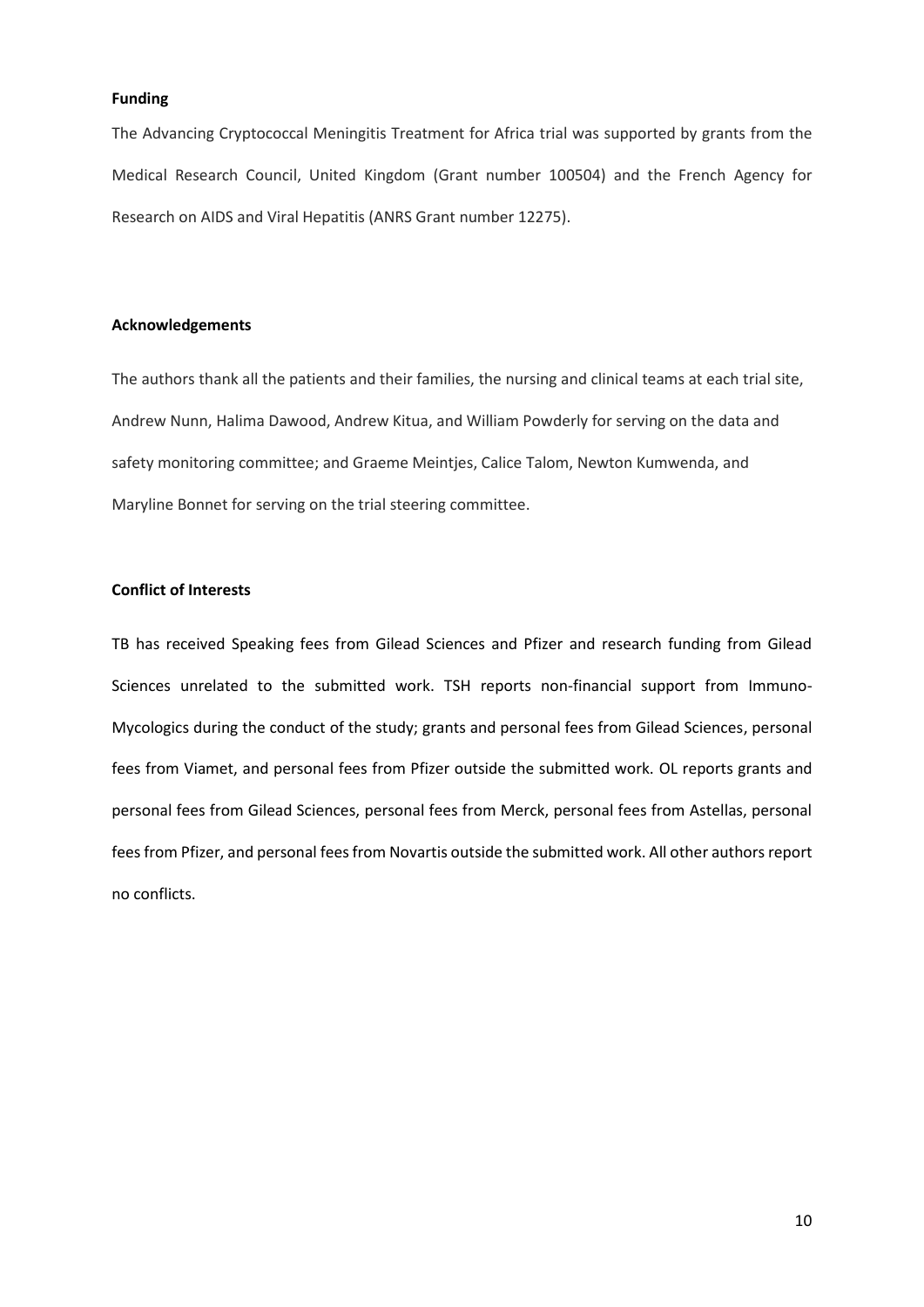### **REFERENCES**

- 1. Rajasingham R, Smith RM, Park BJ, et al. Global burden of disease of HIV-associated cryptococcal meningitis: an updated analysis. Lancet Infect Dis **2017**; 17(8): 873-81.
- 2. Bicanic T, Brouwer AE, Meintjes G, et al. Relationship of cerebrospinal fluid pressure, fungal burden and outcome in patients with cryptococcal meningitis undergoing serial lumbar punctures. AIDS **2009**; 23(6): 701-6.
- 3. Rex JH, Larsen RA, Dismukes WE, Cloud GA, Bennett JE. Catastrophic visual loss due to Cryptococcus neoformans meningitis. Medicine (Baltimore) **1993**; 72(4): 207-24.
- 4. Loyse A, Moodley A, Rich P, et al. Neurological, visual, and MRI brain scan findings in 87 South African patients with HIV-associated cryptococcal meningoencephalitis. The Journal of infection **2014**; 70.
- 5. Moodley A, Rae W, Bhigjee A, et al. Early clinical and subclinical visual evoked potential and Humphrey's visual field defects in cryptococcal meningitis. PLoS One **2012**; 7(12): e52895.
- 6. Seaton RA, Verma N, Naraqi S, Wembri JP, Warrell DA. Visual loss in immunocompetent patients with Cryptococcus neoformans var. gattii meningitis. Transactions of the Royal Society of Tropical Medicine and Hygiene **1997**; 91(1): 44-9.
- 7. Jarvis JN, Bicanic T, Loyse A, et al. Determinants of mortality in a combined cohort of 501 patients with HIV-associated Cryptococcal meningitis: implications for improving outcomes. Clin Infect Dis **2014**; 58(5): 736-45.
- 8. Moodley A, Rae W, Bhigjee A. Visual loss in HIV-associated cryptococcal meningitis: A case series and review of the mechanisms involved. Southern African journal of HIV medicine **2015**; 16(1): 305-.
- 9. Molloy SF, Kanyama C, Heyderman RS, et al. Antifungal Combinations for Treatment of Cryptococcal Meningitis in Africa. New England Journal of Medicine **2018**; 378(11): 1004-17.
- 10. Perfect JR, Dismukes WE, Dromer F, et al. Clinical Practice Guidelines for the Management of Cryptococcal Disease: 2010 Update by the Infectious Disease Society of America. Clinical Infectious Diseases **2010**; 50: 291-322.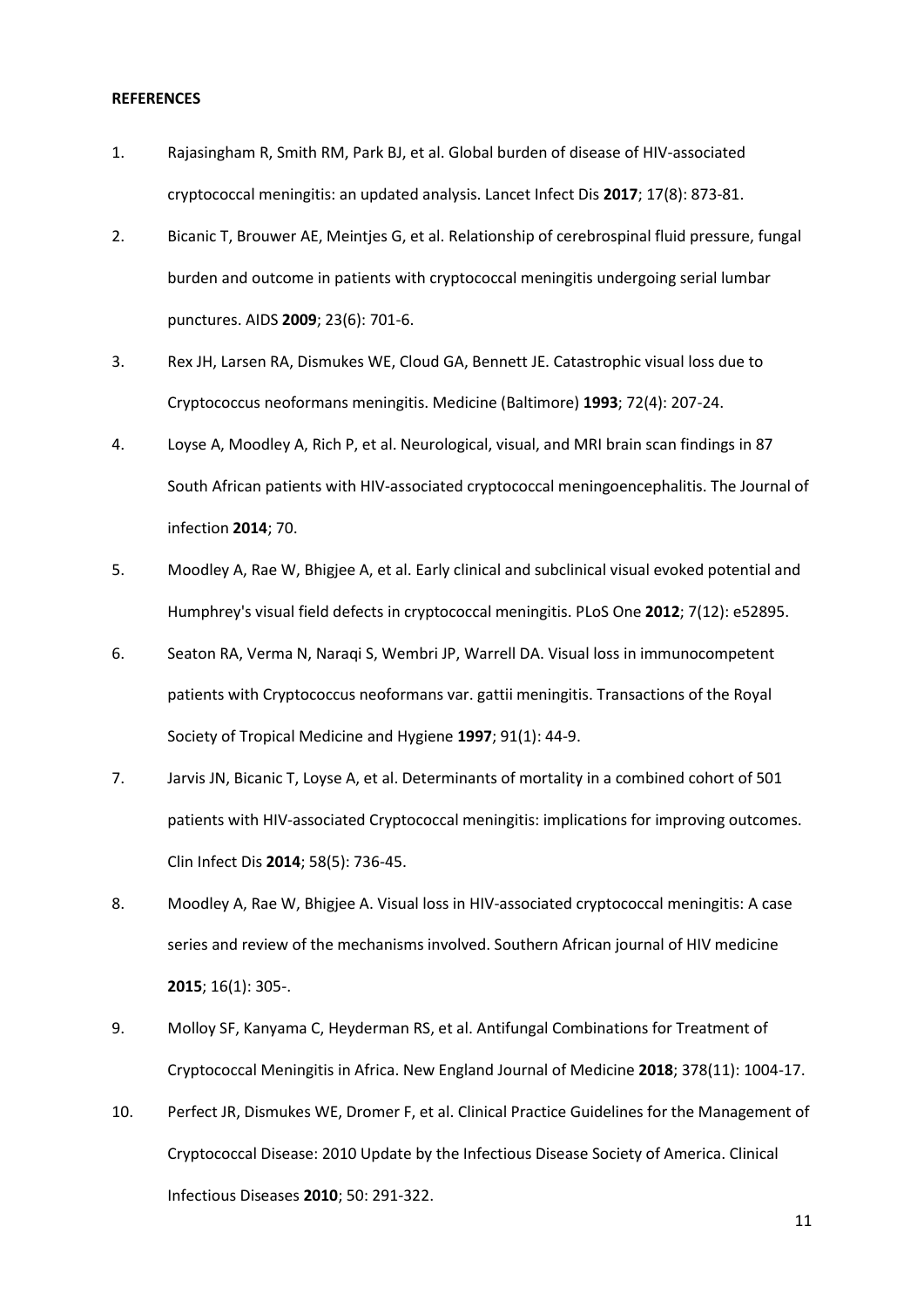**Figure 1**: **a.** Box plot (median, IQR, range) of baseline Cerebrospinal fluid (CSF) opening pressure by visual acuity group at presentation. **b**. Box plot of baseline fungal burden by visual acuity group at presentation. NN-Near normal; ML- moderate loss; CF- Counting fingers; LP- Light perception; NV-No vision (Blind)